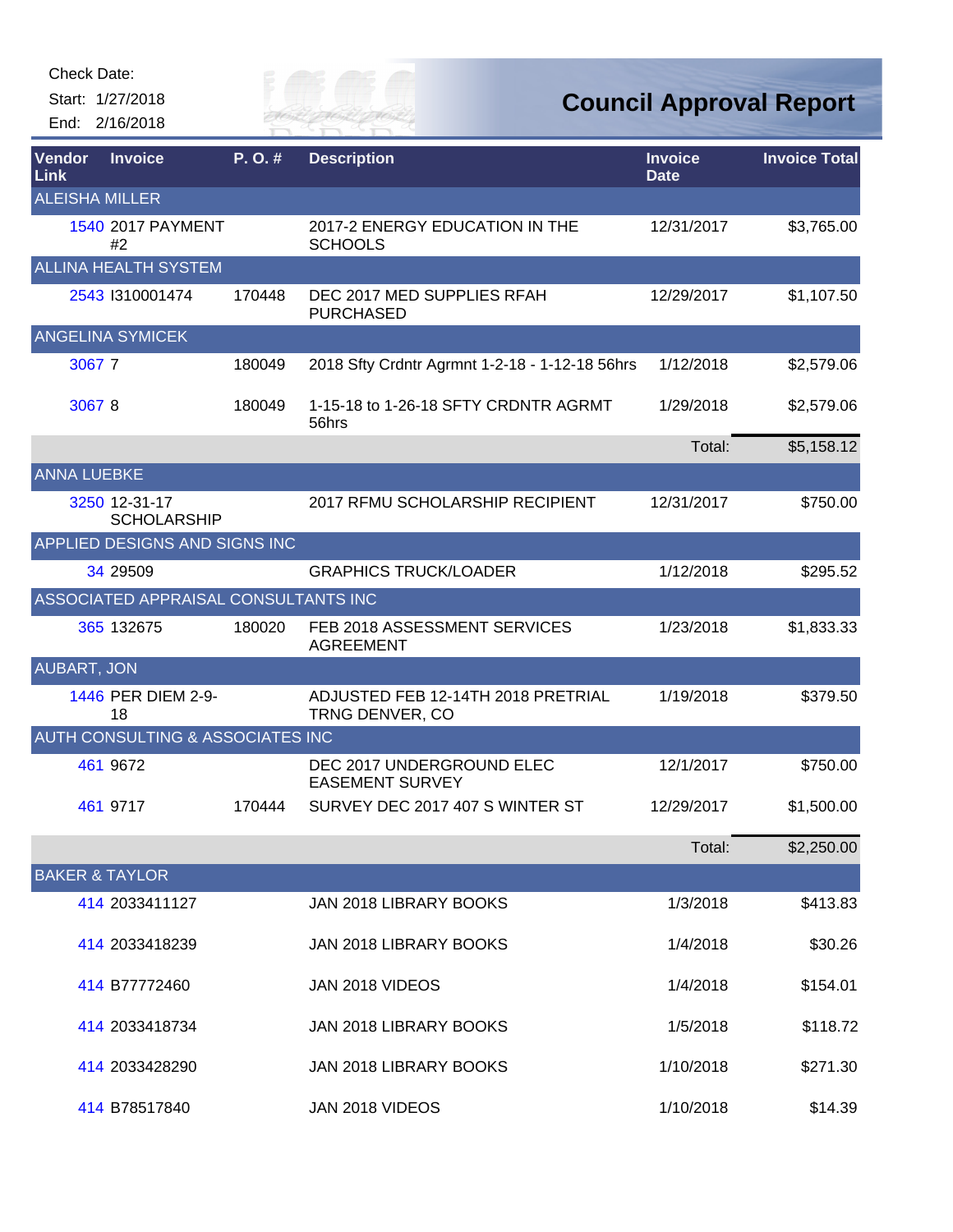Start: 1/27/2018 End: 2/16/2018



| Vendor<br>Link      | <b>Invoice</b>                       | P.O.#  | <b>Description</b>                                       | <b>Invoice</b><br><b>Date</b> | <b>Invoice Total</b> |
|---------------------|--------------------------------------|--------|----------------------------------------------------------|-------------------------------|----------------------|
|                     | 414 B78295180                        |        | JAN 2018 VIDEOS                                          | 1/10/2018                     | \$284.89             |
|                     | 414 T73945160                        |        | JAN 2018 LIBRARY CD'S                                    | 1/11/2018                     | \$5.93               |
|                     | 414 B78489540                        |        | JAN 2018 LIBRARY AUDIO CD'S                              | 1/12/2018                     | \$10.71              |
|                     | 414 2033439184                       |        | JAN 2018 LIBRARY BOOKS                                   | 1/15/2018                     | \$375.34             |
|                     | 414 2033436863                       |        | JAN 2018 LIBRARY BOOKS                                   | 1/15/2018                     | \$327.28             |
|                     | 414 2033440714                       |        | JAN 2018 LIBRARY BOOKS                                   | 1/16/2018                     | \$138.13             |
|                     | 414 B79114320                        |        | JAN 2018 LIBRARY AUDIO CD'S                              | 1/17/2018                     | \$11.88              |
|                     | 414 B79361240                        |        | JAN 2018 LIBRARY AUDIO CD'S                              | 1/18/2018                     | \$8.80               |
|                     | 414 203448966                        |        | JAN 2018 LIBRARY BOOKS                                   | 1/19/2018                     | \$173.36             |
|                     | 414 2033451169                       |        | JAN 2018 LIBRARY BOOKS                                   | 1/22/2018                     | \$286.10             |
|                     | 414 2033461796                       |        | JAN 2018 LIBRARY BOOKS                                   | 1/24/2018                     | \$153.80             |
|                     | 414 2033467673                       |        | JAN 2018 LIBRARY BOOKS                                   | 1/29/2018                     | \$87.48              |
|                     | 414 2033469830                       |        | JAN 2018 LIBRARY BOOKS                                   | 1/30/2018                     | \$589.28             |
|                     | 414 5014860827                       |        | JAN 2018 LIBRARY BOOKS                                   | 1/30/2018                     | \$199.00             |
|                     | 414 2033474673                       |        | JAN 2018 LIBRARY BOOKS                                   | 1/30/2018                     | \$9.51               |
|                     |                                      |        |                                                          | Total:                        | \$3,664.00           |
| <b>BAKKE NORMAN</b> |                                      |        |                                                          |                               |                      |
|                     | 1716 55906-10D<br>STMT#3             |        | <b>JUSTIN SULLIVAN APPEAL DEC 2017</b>                   | 1/18/2018                     | \$1,122.88           |
|                     | <b>BEAR GRAPHICS INC</b>             |        |                                                          |                               |                      |
|                     | 1326 0789206                         |        | <b>JAN 2018 ELECTION ENVELOPES</b>                       | 1/29/2018                     | \$269.98             |
|                     | BETTENDORF TRANSFER & EXCAVATING INC |        |                                                          |                               |                      |
|                     | 51 787                               | 180025 | DEC 2017 WATER MAIN REPAIR                               | 1/2/2018                      | \$2,140.00           |
|                     | 51 7882                              | 180026 | JAN 2018 WATER MAIN REPAIR SERVICES                      | 1/3/2018                      | \$1,895.00           |
|                     |                                      |        |                                                          | Total:                        | \$4,035.00           |
|                     | BORDER STATES INDUSTRIES, INC.       |        |                                                          |                               |                      |
|                     | 57 914451876                         | 180013 | JAN 2018 ELECTRIC INVENTORY INVOICE 1<br>OF <sub>2</sub> | 1/3/2018                      | \$256.45             |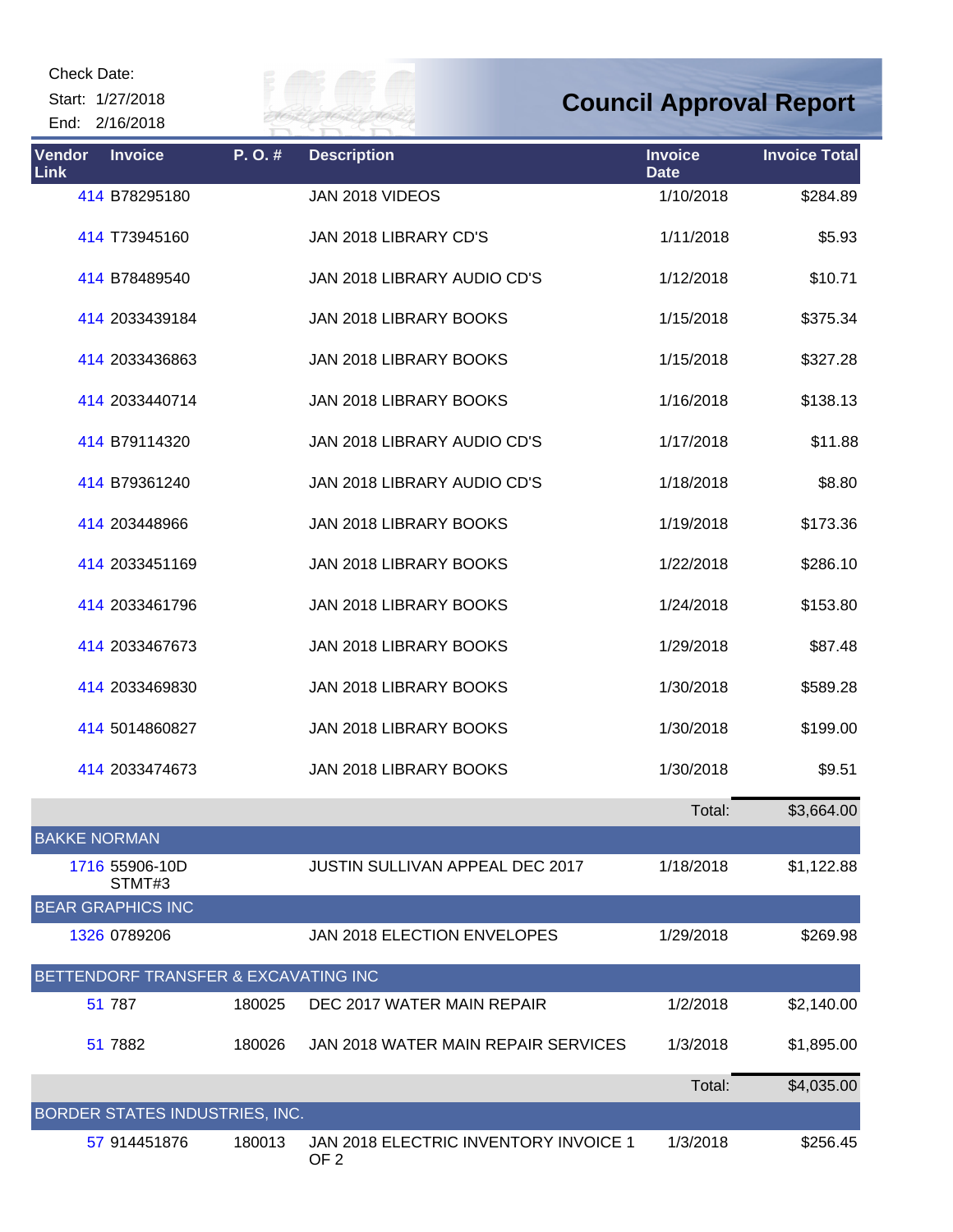| Check Date:        |                                       |        |                                                           |                               |                                |
|--------------------|---------------------------------------|--------|-----------------------------------------------------------|-------------------------------|--------------------------------|
|                    | Start: 1/27/2018                      |        |                                                           |                               | <b>Council Approval Report</b> |
|                    | End: 2/16/2018                        |        |                                                           |                               |                                |
| Vendor<br>Link     | <b>Invoice</b>                        | P.O.#  | <b>Description</b>                                        | <b>Invoice</b><br><b>Date</b> | <b>Invoice Total</b>           |
|                    | 57 914459266                          | 180013 | JAN 2018 ELECTRIC INVENTORY INVOICE 2<br>OF <sub>2</sub>  | 1/4/2018                      | \$1,490.30                     |
|                    |                                       |        |                                                           | Total:                        | \$1,746.75                     |
|                    | <b>BRAUN THYSSEKRUPP ELEVATOR LLC</b> |        |                                                           |                               |                                |
|                    | 710 135020                            | 180069 | 2018 Elevator Quarterly Billing 2-1-18-4-30-18            | 2/1/2018                      | \$655.30                       |
|                    | <b>CAVENDISH SQUARE PUBLISHING</b>    |        |                                                           |                               |                                |
|                    | 411 CAL3072101                        |        | JAN 2018 LIBRARY BOOKS                                    | 1/15/2018                     | \$195.54                       |
|                    | <b>CENGAGE LEARNING</b>               |        |                                                           |                               |                                |
|                    | 123 62452112                          |        | JAN 2018 LIBRARY BOOKS                                    | 1/4/2018                      | \$152.75                       |
|                    | 123 62452886                          |        | JAN 2018 LIBRARY BOOKS                                    | 1/4/2018                      | \$73.47                        |
|                    | 123 62668291                          |        | JAN 2018 LIBRARY BOOKS                                    | 1/17/2018                     | \$45.73                        |
|                    |                                       |        |                                                           | Total:                        | \$271.95                       |
|                    | <b>CENTER POINT INC</b>               |        |                                                           |                               |                                |
|                    | 412 1539843                           |        | JAN 2018 LIBRARY BOOKS                                    | 1/1/2018                      | \$135.42                       |
| <b>CENTURYLINK</b> |                                       |        |                                                           |                               |                                |
|                    | 1796 1431936238<br><b>JAN 2018</b>    |        | JANUARY 2018 LONG DISTANCE PHONE<br><b>BILL</b>           | 1/31/2018                     | \$170.08                       |
|                    | CHIPPEWA VALLEY TECHNICAL COLLEGE     |        |                                                           |                               |                                |
|                    | 69 84929                              | 170270 | 2017 EMT TRAINING QTY:2                                   | 1/4/2018                      | \$1,662.70                     |
|                    | 69 427                                |        | 9-13-17 CITY ONE DRIVE TRAINING                           | 1/23/2018                     | \$350.00                       |
|                    |                                       |        |                                                           | Total:                        | \$2,012.70                     |
|                    | <b>CODY PLUMBING INC</b>              |        |                                                           |                               |                                |
|                    | 1140 7706                             | 170450 | 2017-2018 CODY PLUMBING SUPERVISOR<br><b>CONTRACT FEE</b> | 2/2/2018                      | \$2,000.00                     |
|                    | COMPUTER INTEGRATION TECHNOLOGY       |        |                                                           |                               |                                |
|                    | 379 259245                            | 180009 | JAN 2018 INFRASTRUCTURE SERVER<br><b>UPGRADE</b>          | 12/31/2017                    | \$52.00                        |
|                    | 379 259335                            | 180027 | JAN 2018 Managed Services for up to 15<br>Servers         | 12/31/2017                    | \$1,500.00                     |
|                    | 379 259544                            | 180034 | FEB 2018 Managed Backup of Servers                        | 1/15/2018                     | \$785.00                       |
|                    | 379 259866                            | 180009 | <b>JAN 2018 INFRASTRUCTURE SERVER</b><br><b>UPGRADE</b>   | 1/19/2018                     | \$1,203.00                     |
|                    | 379 260022                            | 180027 | FEB 2018 Managed Services for up to 15<br><b>Servers</b>  | 1/31/2018                     | \$1,500.00                     |
|                    |                                       |        |                                                           | Total:                        | \$5,040.00                     |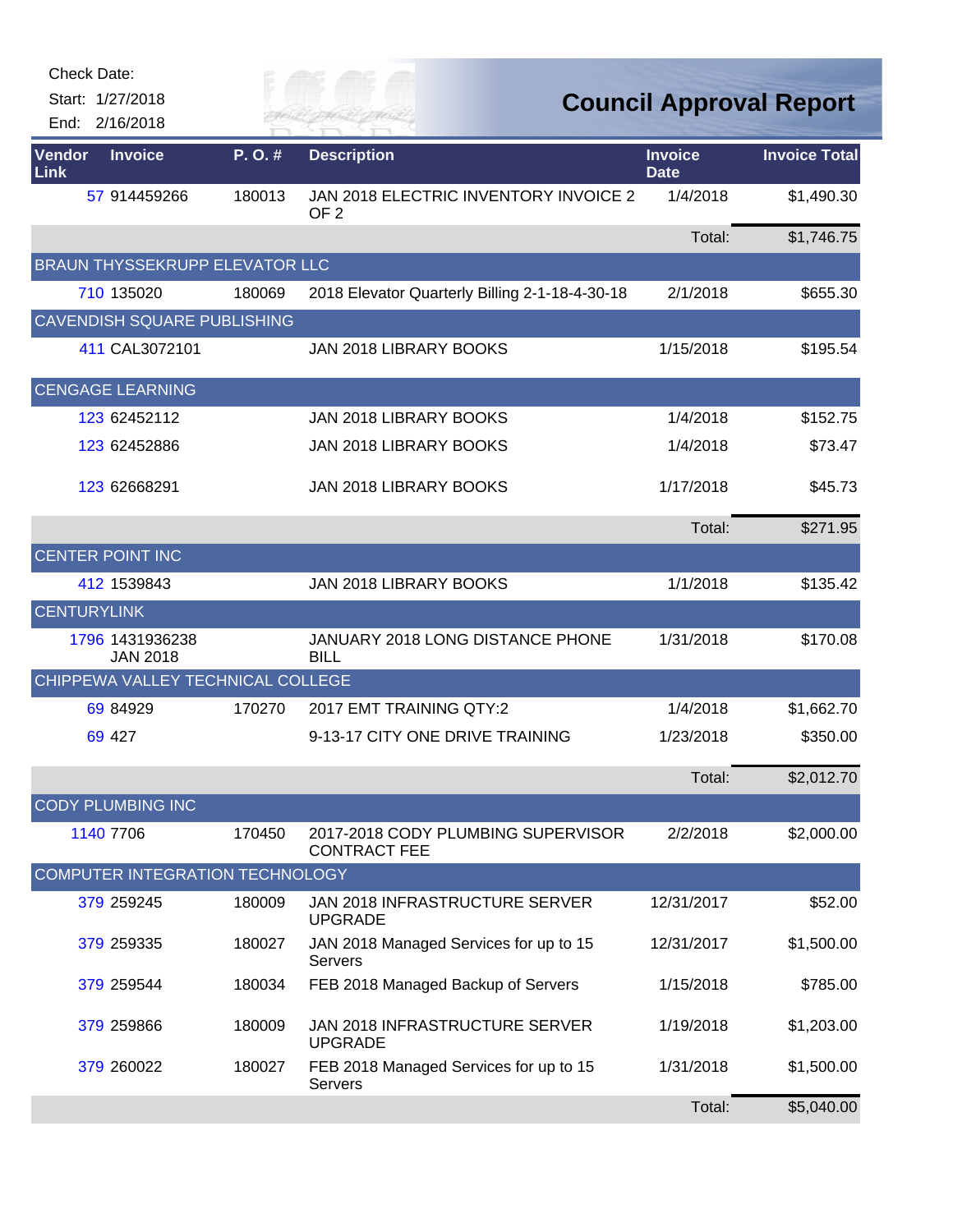| <b>Check Date:</b>    | Start: 1/27/2018<br>End: 2/16/2018   |        | FR MAI                                             |                               | <b>Council Approval Report</b> |
|-----------------------|--------------------------------------|--------|----------------------------------------------------|-------------------------------|--------------------------------|
| <b>Vendor</b><br>Link | <b>Invoice</b>                       | P.O.#  | <b>Description</b>                                 | <b>Invoice</b><br><b>Date</b> | <b>Invoice Total</b>           |
|                       | CONSOLIDATED LUMBER COMPANY          |        |                                                    |                               |                                |
|                       | 37 13118                             |        | DEC 2017 LINEMEN'S LAMINATE DESKTOPS               | 1/31/2018                     | \$944.25                       |
|                       | <b>CORPORATE FLEET SERVICES, INC</b> |        |                                                    |                               |                                |
|                       | 2786 9604                            | 180006 | JAN 2018 PD Leased Inv Vehicles                    | 1/30/2018                     | \$1,135.14                     |
|                       | <b>COURT PAYMENTS</b>                |        |                                                    |                               |                                |
|                       | 991200 11118-T<br><b>VODINELICH</b>  |        | <b>JAN 2018 RESTITUTION PYMT</b><br>CIT#4N80ZFXJ6F | 1/11/2018                     | \$428.89                       |
|                       | 991200 4N80DRXHK8                    |        | JAN 2018 RFND OVRPYMT<br>CIT#4N80DRXHK8            | 1/16/2018                     | \$38.00                        |
|                       |                                      |        |                                                    | Total:                        | \$466.89                       |
|                       | <b>DAVID HOLODNACK</b>               |        |                                                    |                               |                                |
|                       | 2573 2018 FTWR<br><b>RMBRS</b>       |        | 2018 SFTY FTWR RMBRS                               | 1/24/2018                     | \$150.00                       |
|                       | DELTA DENTAL OF WISCONISN INC        |        |                                                    |                               |                                |
|                       | 2572 1124870 FEB<br>2018 RET         |        | FEBRUARY 2018 RETIREE VISION INS                   | 1/30/2018                     | \$12.42                        |
|                       | 2572 1124869 FEB<br>2018             |        | FEBRUARY 2018 VISION INS                           | 1/30/2018                     | \$507.53                       |
|                       |                                      |        |                                                    | Total:                        | \$519.95                       |
|                       | DELTA MANAGEMENT ASSOCIATES INC      |        |                                                    |                               |                                |
|                       | 1943 000000038066                    |        | PPE 01/28/18                                       | 2/2/2018                      | \$202.73                       |
| <b>DEMCO INC</b>      |                                      |        |                                                    |                               |                                |
|                       | 577 6297075                          |        | JAN 2018 LIBRARY OFFICE SUPPLIES                   | 1/25/2018                     | \$624.53                       |
|                       | 577 6300223                          |        | JAN 2018 LIBRARY OFFICE SUPPLIES                   | 1/30/2018                     | \$228.39                       |
|                       |                                      |        |                                                    | Total:                        | \$852.92                       |
|                       | <b>DIGGERS HOTLINE INC</b>           |        |                                                    |                               |                                |
|                       | 93 180127701 PP1 180053              |        | 2018 DIGGER'S HOTLINE PREPAYMENT #1                | 1/12/2018                     | \$2,462.40                     |
|                       | <b>DWD ENTERPRISES LLC</b>           |        |                                                    |                               |                                |
|                       | 2132 10714                           |        | REPAIR PRESSURE WASHER                             | 10/12/2017                    | \$135.00                       |
|                       | 2132 10958                           | 180015 | JAN 2018 Streets 2- Alkota pressure washers        | 1/12/2018                     | \$13,375.00                    |
|                       |                                      |        |                                                    | Total:                        | \$13,510.00                    |
| <b>EFTPS</b>          |                                      |        |                                                    |                               |                                |
|                       | 7 000000038064                       |        | PPE 01/28/18                                       | 2/2/2018                      | \$65,934.84                    |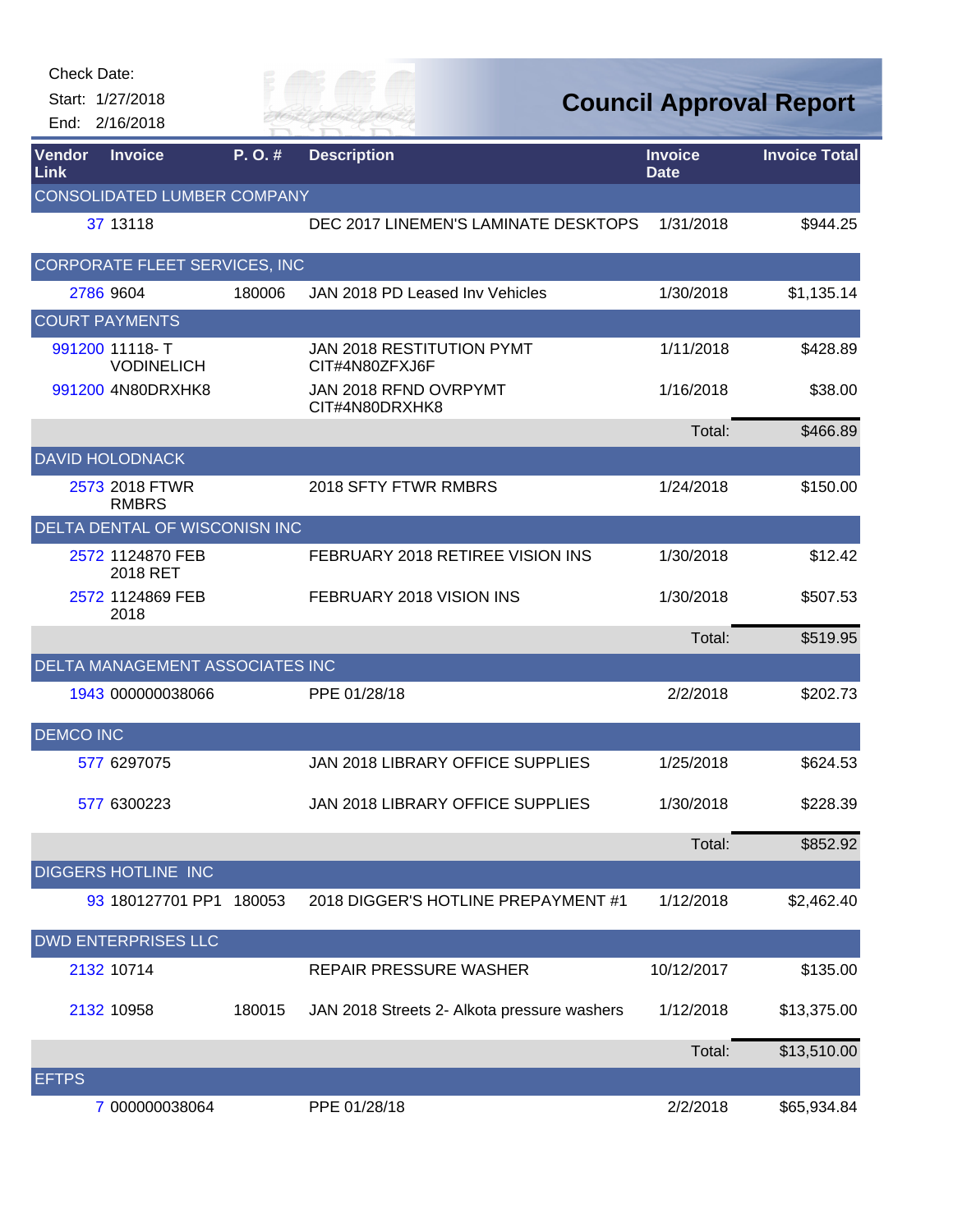Start: 1/27/2018 End: 2/16/2018 *City of* 

**Council Approval Report**

| <b>Vendor</b><br>Link | <b>Invoice</b>                         | P.O.#  | <b>Description</b>                                        | <b>Invoice</b><br><b>Date</b> | <b>Invoice Total</b> |
|-----------------------|----------------------------------------|--------|-----------------------------------------------------------|-------------------------------|----------------------|
|                       | ELECTRONIC SYSTEMS & SOFTWARE          |        |                                                           |                               |                      |
|                       | 3075 1027284                           | 180004 | <b>JAN 2018 ELECTION MACHINES</b>                         | 1/5/2018                      | \$43,201.93          |
|                       | <b>ENTERPRISE FM TRUST</b>             |        |                                                           |                               |                      |
|                       | 456 FBN3392372                         | 180038 | JAN 2018 MOTOR POOL<br>LEASES/MAINTENANCE                 | 1/4/2018                      | \$1,452.77           |
|                       | EO JOHNSON CO. INC                     |        |                                                           |                               |                      |
|                       | 98 INV263781                           |        | LIBRARY SAMSUNG COPIER CHRGS 10-15-<br>17 to 1-14-2018    | 1/15/2018                     | \$121.39             |
|                       | 98 INV263782                           |        | LIBRARY RICOH COPIER CHRGS 10-15-17 to<br>$1 - 14 - 18$   | 1/15/2018                     | \$286.77             |
|                       | 98 21995201                            |        | JAN / & FEB 2018 SAMSUNG STANDARD<br><b>PYMT</b>          | 1/17/2018                     | \$219.04             |
|                       | 98 INV267650                           |        | OCT-JAN 2018 PD OVERAGE BILLED RICOH<br><b>COPIER</b>     | 1/19/2018                     | \$225.61             |
|                       | 98 INV275189                           |        | CANON MATTE BLACK INK TANK FOR<br>PLOTTER/SCANNER         | 2/1/2018                      | \$216.15             |
|                       | 98 22103631                            |        | FEB 2018 PD RICOH COPIER STANDARD<br><b>PAYMENT</b>       | 2/5/2018                      | \$151.50             |
|                       |                                        |        |                                                           | Total:                        | \$1,220.46           |
|                       | <b>FBG SERVICE CORPORATION</b>         |        |                                                           |                               |                      |
|                       | 364 814785                             | 170191 | DEC 2017 FBG MONTHLY CLEANING                             | 12/31/2017                    | \$4,866.00           |
|                       | 364 816595                             | 180043 | JAN 2018 MONTHLY FACILITIES CLEANI                        | 1/31/2018                     | \$4,866.00           |
|                       | 364 816330                             | 180043 | JAN 2018 MONTHLY FACILITIES CLEANI                        | 1/31/2018                     | \$99.23              |
|                       |                                        |        |                                                           | Total:                        | \$9,831.23           |
|                       | FIRST NATIONAL BANK - RF SECTION 125   |        |                                                           |                               |                      |
|                       | 6 000000038063                         |        | PPE 01/28/18                                              | 2/2/2018                      | \$3,578.17           |
|                       | <b>FOBBE CONTRACTING INC.</b>          |        |                                                           |                               |                      |
|                       | 3211 3162                              |        | DEC 2017 FIRE HYDRANT REPLACEMENT                         | 12/21/2017                    | \$2,472.00           |
|                       | <b>FORUM COMMUNICATION CO</b>          |        |                                                           |                               |                      |
|                       | 234 178576865-CH<br><b>BRKRM</b>       |        | 2018 RENEWAL CITY HALL BREAKROOM RF<br><b>JOURNAL PUB</b> | 1/29/2018                     | \$56.00              |
| <b>GARRETT LEIS</b>   |                                        |        |                                                           |                               |                      |
|                       | 3071 PER DIEM 02-<br>02-2018           |        | CVTC LINE SCHOOL 1-29-18 - 2-2-2018                       | 1/26/2018                     | \$185.50             |
|                       | <b>GIRARD'S BUSINESS SOLUTIONS INC</b> |        |                                                           |                               |                      |
|                       | 1571 1803RIVFALL                       |        | 2018 CANON SCANNER SERVICE<br><b>CONTRACT</b>             | 2/1/2018                      | \$450.00             |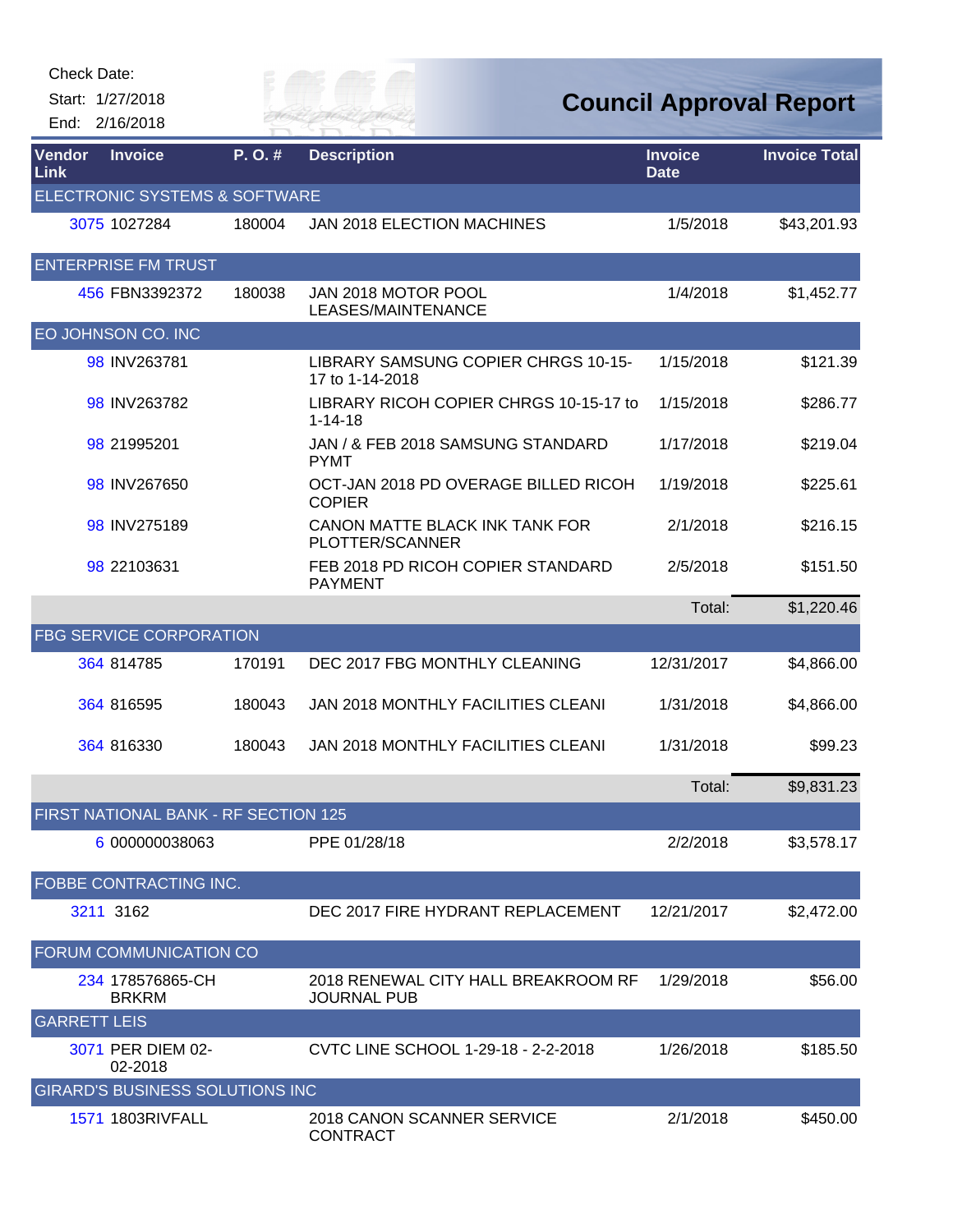| Check Date:          | Start: 1/27/2018                    |        | U OF F                                                             |                               | <b>Council Approval Report</b> |
|----------------------|-------------------------------------|--------|--------------------------------------------------------------------|-------------------------------|--------------------------------|
|                      | End: 2/16/2018                      |        | ER HAI                                                             |                               |                                |
| Vendor<br>Link       | <b>Invoice</b>                      | P.O.#  | <b>Description</b>                                                 | <b>Invoice</b><br><b>Date</b> | <b>Invoice Total</b>           |
| <b>GMTZ LLC</b>      | 2629 2017 SPRG<br><b>CRK OVRSZG</b> |        | 2017 OVERSIZED MATERIAL COST FROM 8"<br>TO 12"                     | 10/4/2017                     | \$6,939.25                     |
|                      | <b>GUIDE STUDIO, INC</b>            |        |                                                                    |                               |                                |
|                      | 2882 4185                           | 170244 | 2017-2018 Wayfinding Project                                       | 1/31/2018                     | \$885.00                       |
|                      | HANTEN BROADCASTING COMPANY INC     |        |                                                                    |                               |                                |
|                      | 306 JAN 2018 STMT                   |        | JANUARY 2018 SPORTSCASTER CLUB                                     | 1/31/2018                     | \$60.00                        |
| <b>HAWKINS INC</b>   |                                     |        |                                                                    |                               |                                |
|                      | 133 4208384                         | 180056 | JAN 2018 WATER DEPT - CHEMICALS                                    | 1/2/2018                      | \$3,097.80                     |
| <b>HAZEL BASTIEN</b> |                                     |        |                                                                    |                               |                                |
|                      | 2880 12-31-17<br><b>SCHOLARSHIP</b> |        | 2017 FALL SEMESTER RFMU SCHOLARSHIP 12/31/2017<br><b>RECIPIENT</b> |                               | \$750.00                       |
|                      | <b>HEALTH PARTNERS</b>              |        |                                                                    |                               |                                |
|                      | 356 78725047 FEB<br>2018            |        | FEB 2018 HEALTH/DENTAL INSURANCE                                   | 1/30/2018                     | \$165,590.85                   |
| <b>HOVEL, DAVID</b>  |                                     |        |                                                                    |                               |                                |
|                      | 403 PER DIEM 2-9-<br>18             |        | FEB 2017 EAU CLAIRE WI WINTER CODE<br><b>UPDATES MEETING</b>       | 1/10/2018                     | \$52.50                        |
|                      | HUEBSCH LAUNDRY COMPANY             |        |                                                                    |                               |                                |
|                      | 146 4002086                         | 180047 | 1-3-18 HUEBSCH WWTP UNIFORMS                                       | 1/3/2018                      | \$36.61                        |
|                      | 146 4002084                         | 180046 | 1-3-18 HUEBSCH WATER UNIFORMS                                      | 1/3/2018                      | \$39.32                        |
|                      | 146 4002692                         |        | 1-3-18 PD BRUSHMATS                                                | 1/3/2018                      | \$55.59                        |
|                      | 146 4002699                         |        | 1-03-18 PW BLDG BRUSHMATS/LINENS                                   | 1/3/2018                      | \$47.96                        |
|                      | 146 4005874                         | 180046 | 1-10-18 HUEBSCH WATER UNIFORMS                                     | 1/10/2018                     | \$39.32                        |
|                      | 146 4005876                         | 180047 | 1-10-18 HUEBSCH WWTP UNIFORMS                                      | 1/10/2018                     | \$36.61                        |
|                      | 146 4006501                         |        | 01-10-18 LIBRARY BRUSHMATS                                         | 1/10/2018                     | \$68.98                        |
|                      | 146 4009665                         | 180041 | 1-17-18 HUEBSCH ELECTRIC UNIFORMS                                  | 1/17/2018                     | \$221.04                       |
|                      | 146 4009667                         | 180048 | 1-17-18 HUEBSCH PW UNIFORMS                                        | 1/17/2018                     | \$128.98                       |
|                      | 146 4009666                         | 180046 | 1-17-18 HUEBSCH WATER UNIFORMS                                     | 1/17/2018                     | \$39.32                        |
|                      | 146 4009668                         | 180047 | 1-17-18 HUEBSCH WWTP UNIFORMS                                      | 1/17/2018                     | \$36.61                        |
|                      | 146 4010282                         |        | 1-17-18 PD BRUSHMATS                                               | 1/17/2018                     | \$40.77                        |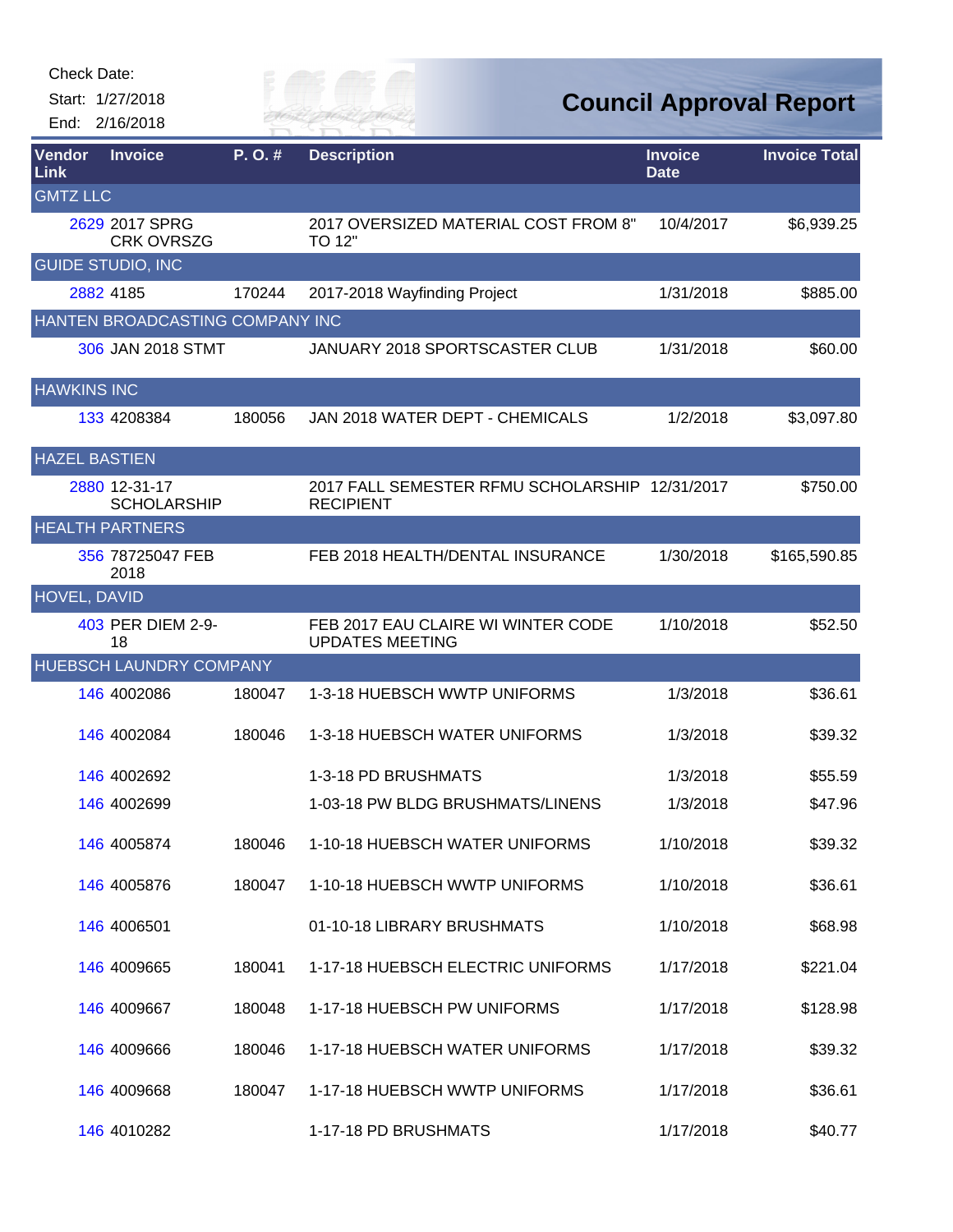Start: 1/27/2018 End: 2/16/2018

# Eily of

| Vendor<br>Link | <b>Invoice</b>                         | P.O.#  | <b>Description</b>                                           | <b>Invoice</b><br><b>Date</b> | <b>Invoice Total</b> |
|----------------|----------------------------------------|--------|--------------------------------------------------------------|-------------------------------|----------------------|
|                | 146 4010286                            |        | 1-17-18 PW BLDG BRUSHMATS/LINENS                             | 1/17/2018                     | \$53.06              |
|                | 146 4010294                            |        | 01-17-18 CITY HALL BRUSHMATS                                 | 1/17/2018                     | \$42.88              |
|                | 146 4013364                            | 180048 | 1-24-18 HUEBSCH PW UNIFORMS                                  | 1/24/2018                     | \$128.98             |
|                | 146 4013362                            | 180041 | 1-24-18 HUEBSCH ELECTRIC UNIFORMS                            | 1/24/2018                     | \$1,150.51           |
|                | 146 4013363                            | 180046 | 1-24-18 HUEBSCH WATER UNIFORMS                               | 1/24/2018                     | \$39.32              |
|                | 146 4013365                            | 180047 | 1-24-18 HUEBSCH WWTP UNIFORMS                                | 1/24/2018                     | \$36.61              |
|                | 146 4013982                            |        | 01-24-18 LIBRARY BRUSHMATS/LINENS                            | 1/24/2018                     | \$86.08              |
|                | 146 4017133                            | 180041 | 1-31-18 HUEBSCH ELECTRIC UNIFORMS                            | 1/31/2018                     | \$221.04             |
|                | 146 4017134                            | 180046 | 01-31-18 HUEBSCH WATER UNIFORMS                              | 1/31/2018                     | \$39.32              |
|                | 146 4017135                            | 180048 | 1-31-18 HUEBSCH PW UNIFORMS                                  | 1/31/2018                     | \$128.98             |
|                | 146 4017136                            | 180047 | 1-31-18 HUEBSCH WWTP UNIFORMS                                | 1/31/2018                     | \$36.61              |
|                | 146 4017742                            |        | 01-31-18 PD BRUSHMATS                                        | 1/31/2018                     | \$55.59              |
|                | 146 4017749                            |        | 01-31-18 PW BLDG BRUSHMATS/LINENS                            | 1/31/2018                     | \$47.96              |
|                | 146 4017757                            |        | 01-31-18 CITY HALL BRUSHMATS                                 | 1/31/2018                     | \$56.92              |
|                |                                        |        |                                                              | Total:                        | \$2,914.97           |
|                | <b>IMAGE TREND INC</b>                 |        |                                                              |                               |                      |
|                | 457 109586                             |        | 2018 ANNUAL RECURRING SAAS FEE<br>CUST#1255                  | 1/2/2018                      | \$772.50             |
|                | INDIANHEAD FEDERATED LIBRARY SYSTEM    |        |                                                              |                               |                      |
|                | 655 218016                             |        | 2018 MORE ANNUAL<br>OPERATING/MAINTENANCE CHARGES            | 1/8/2018                      | \$50,165.00          |
|                | 655 218072                             |        | JAN 2018 LIB ADDITIONAL 3 DAYS OF<br><b>DELIVERY SERVICE</b> | 1/8/2018                      | \$1,950.00           |
|                | 655 218116                             |        | JAN 2018 LIBRARY MOVIE LICENSING 2-1-<br>18 to 1-31-19       | 1/8/2018                      | \$360.00             |
|                |                                        |        |                                                              | Total:                        | \$52,475.00          |
|                | INDUSTRIAL HEALTH SERVICES NETWORK INC |        |                                                              |                               |                      |
|                | 948 113819                             |        | JAN 2018 OCCUPATIONAL HEALTH<br>SERVICES ACT#482E            | 1/31/2018                     | \$160.80             |
|                |                                        |        | INTERNATIONAL CITY MGMT ASSOC RETIREMENT CORP                |                               |                      |
|                | 1 000000038058                         |        | PPE 01/28/18                                                 | 2/2/2018                      | \$19,618.48          |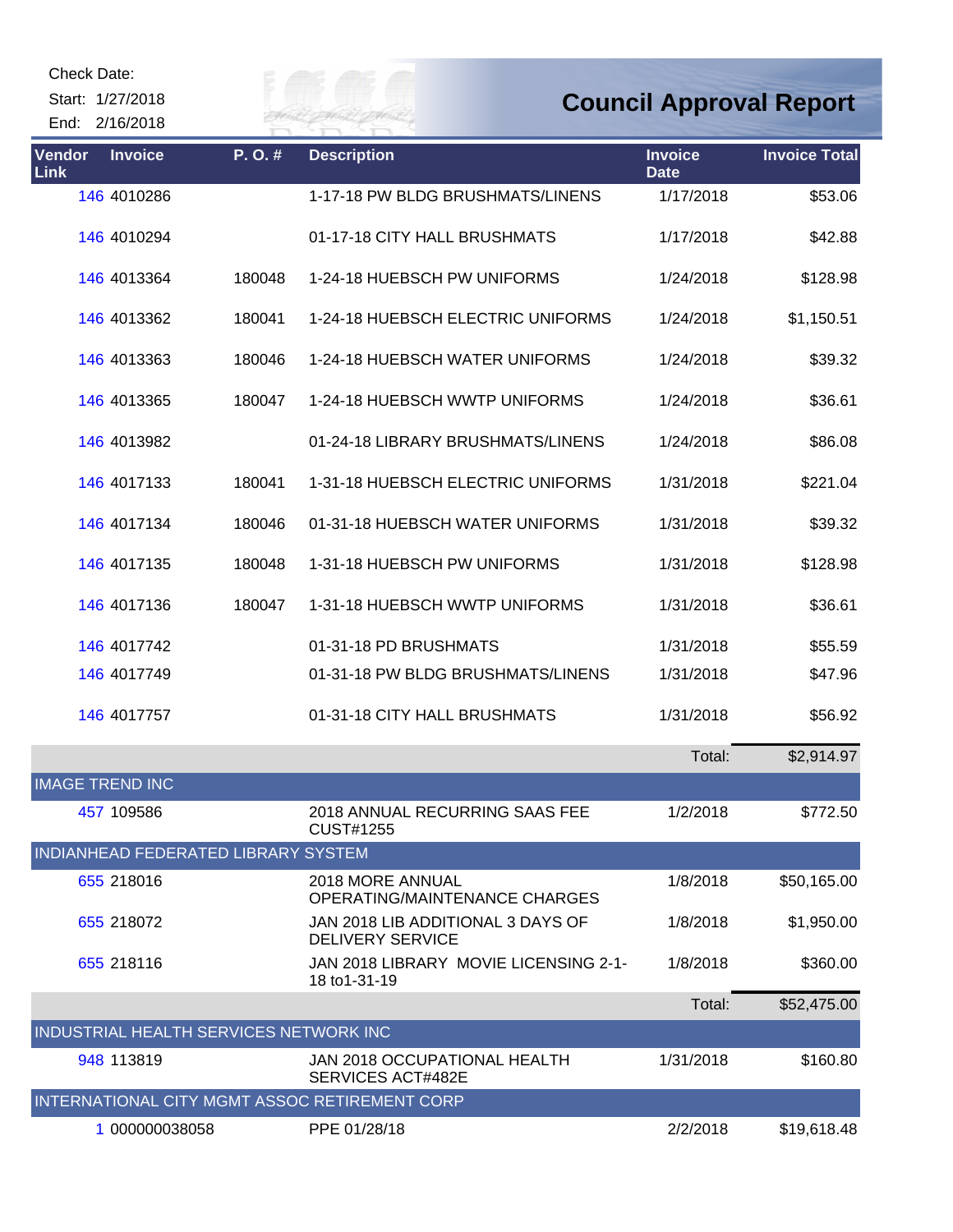| <b>Check Date:</b>  |                                         |        |                                                                  |                               |                                |
|---------------------|-----------------------------------------|--------|------------------------------------------------------------------|-------------------------------|--------------------------------|
|                     | Start: 1/27/2018                        |        |                                                                  |                               | <b>Council Approval Report</b> |
|                     | End: 2/16/2018                          |        |                                                                  |                               |                                |
| Vendor<br>Link      | <b>Invoice</b>                          | P.O.#  | <b>Description</b>                                               | <b>Invoice</b><br><b>Date</b> | <b>Invoice Total</b>           |
|                     | 1 000000038059                          |        | PPE 01/28/18                                                     | 2/2/2018                      | \$355.00                       |
|                     |                                         |        |                                                                  | Total:                        | \$19,973.48                    |
|                     |                                         |        | KLINEFELTER'S ENFORCEMENT & EMERGENCY PRODUCT                    |                               |                                |
|                     | 3080 361719-01                          | 170393 | <b>JAN 2018 Honor Guard Uniforms</b>                             | 1/18/2018                     | \$1,498.50                     |
|                     | KRAUSE POWER ENGINEERING LLC            |        |                                                                  |                               |                                |
|                     | 171 12-16-17<br><b>INVOICE</b>          | 150223 | <b>DESIGN SERVICES FOR POWERPLANT</b><br><b>THROUGH 12-16-17</b> | 12/16/2017                    | \$82,039.61                    |
|                     | LINCOLN NATIONAL LIFE INSURANCE COMPANY |        |                                                                  |                               |                                |
|                     | 3066 3610272693                         |        | FEBRUARY 2018 LIFE AD&D LTD                                      | 2/1/2018                      | \$4,485.19                     |
|                     | 3066 3610274323                         |        | FEBRUARY 2018 LIFE AD&D LTD                                      | 2/1/2018                      | \$243.64                       |
|                     |                                         |        |                                                                  | Total:                        | \$4,728.83                     |
|                     | <b>LOFFLER COMPANIES INC</b>            |        |                                                                  |                               |                                |
|                     | 182 22055274                            |        | JAN 2018 FD KONICA STANDARD PAYMENT                              | 1/29/2018                     | \$216.00                       |
|                     | 182 22055275                            |        | JAN 2018 MAILROOM KONICA STANDARD<br><b>PAYMENT</b>              | 1/29/2018                     | \$1,395.00                     |
|                     | 182 22055276                            |        | JAN 2018 PUB WORKS KONICA STANDARD<br>PYMT / USAGE               | 1/29/2018                     | \$274.70                       |
|                     | 182 22055273                            |        | 12-23-17 to 1-20-18 COURT/CSR PRINTER<br><b>BILLING</b>          | 1/29/2018                     | \$314.67                       |
|                     |                                         |        |                                                                  | Total:                        | \$2,200.37                     |
|                     | <b>MATHY CONSTRUCTION CO</b>            |        |                                                                  |                               |                                |
|                     | 1184 5500041297<br>PAYAP#2              | 170333 | FINAL PAYMENT 2017 Mill & Overlay Program                        | 1/15/2018                     | \$11,647.09                    |
|                     | MCKAHAN, CYNTHIA                        |        |                                                                  |                               |                                |
|                     | 857 1-16-2018<br><b>ELECTIONS</b>       |        | 1-16-2018 ELECTION                                               | 1/28/2018                     | \$76.50                        |
|                     | METERING & TECHNOLOGY SOLUTIONS         |        |                                                                  |                               |                                |
|                     | 451 10686                               | 170440 | JAN 2018 WATER METERS                                            | 1/9/2018                      | \$2,036.91                     |
|                     | 451 10843                               | 180028 | JAN 2018 WATER METERS AND HEADS                                  | 1/29/2018                     | \$11,807.62                    |
|                     |                                         |        |                                                                  | Total:                        | \$13,844.53                    |
| <b>MIDWEST TAPE</b> |                                         |        |                                                                  |                               |                                |
|                     | 409 95777636                            |        | JAN 2018 AUDIO BOOKS                                             | 1/30/2018                     | \$239.94                       |
|                     | MIDWEST WELL SERVICES INC               |        |                                                                  |                               |                                |
|                     | 3165 14201                              | 170423 | JAN 2018-#5 WELL PUMP PULLED,<br><b>BRUSHED, TELEVISED</b>       | 1/26/2018                     | \$6,190.00                     |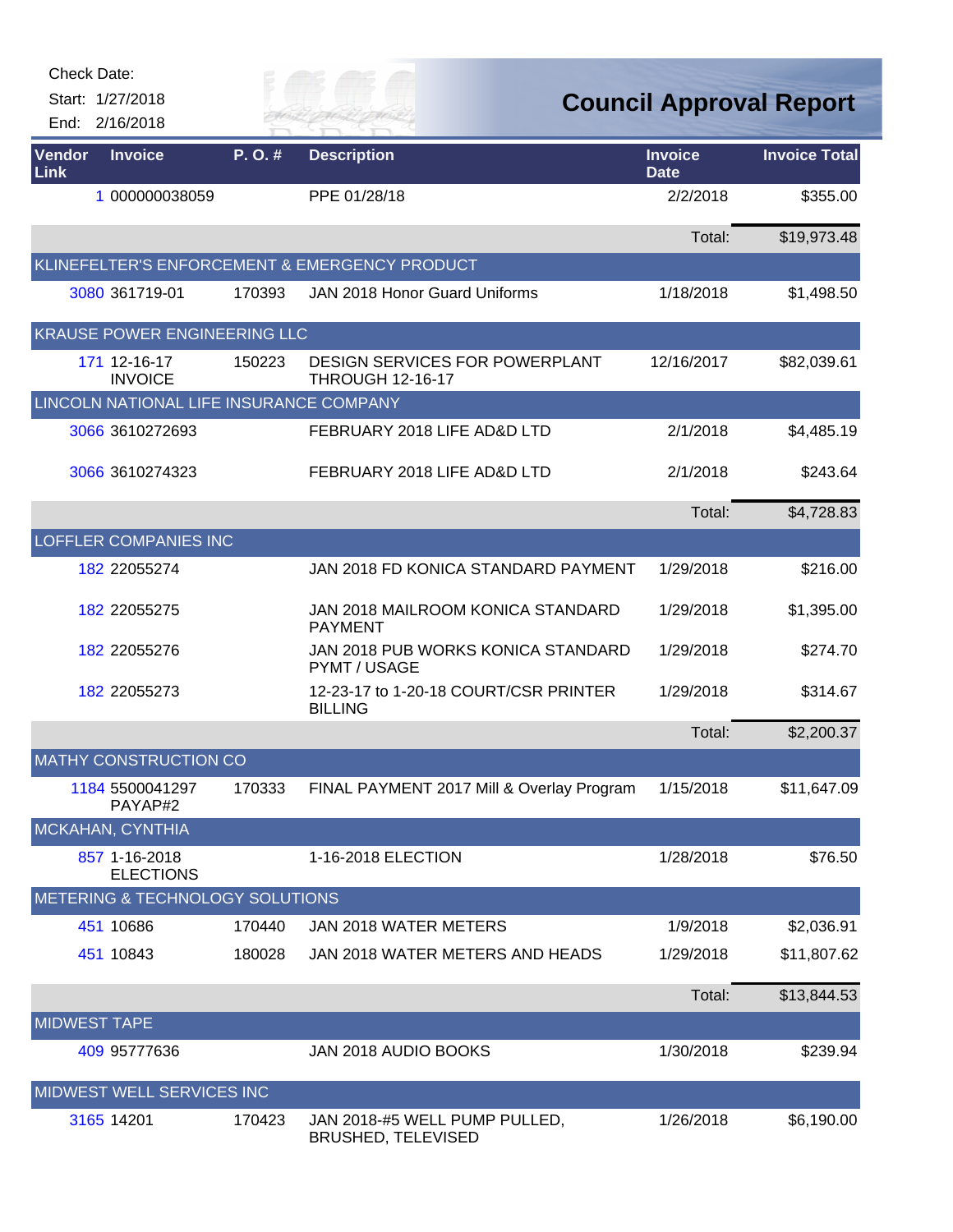|                | Check Date:<br>Start: 1/27/2018<br>End: 2/16/2018 |        | ER FAI                                                         |                               | <b>Council Approval Report</b> |
|----------------|---------------------------------------------------|--------|----------------------------------------------------------------|-------------------------------|--------------------------------|
| Vendor<br>Link | <b>Invoice</b>                                    | P.O.#  | <b>Description</b>                                             | <b>Invoice</b><br><b>Date</b> | <b>Invoice Total</b>           |
|                | MINNESOTA CHILD SUPPORT PAYMENT CENTER            |        |                                                                |                               |                                |
|                | 1618 000000038065                                 |        | PPE 01/28/18                                                   | 2/2/2018                      | \$23.53                        |
|                | <b>MORNINGSTAR</b>                                |        |                                                                |                               |                                |
|                | 883 11791387-2018                                 |        | RENEWAL INVOICE FOR 4-11-18 - 4-11-2019                        | 1/10/2018                     | \$1,164.00                     |
|                | MSA PROFESSIONAL SERVICES, INC.                   |        |                                                                |                               |                                |
|                | 1284 R07949009.0#2 160142                         |        | DEC 2017 Engineering & Construction Mgmt<br><b>Services</b>    | 1/16/2018                     | \$29.00                        |
|                | 1284 R07949014.0#3 170278                         |        | Review BOD loading capacity Waste Water<br>Facility            | 1/16/2018                     | \$1,141.50                     |
|                |                                                   |        |                                                                | Total:                        | \$1,170.50                     |
|                | MUNICIPAL ELECTRIC UTILITIES OF WISCONSIN INC     |        |                                                                |                               |                                |
|                | 188 16087                                         | 180029 | 2018 MEUW MEMBER DUES                                          | 1/3/2018                      | \$10,126.28                    |
|                | NEHER ELECTRIC SUPPLY, INC.                       |        |                                                                |                               |                                |
|                | 2086 35580000                                     | 180035 | JAN 2018 STORES / MINOR MATERIALS                              | 1/31/2018                     | \$462.00                       |
|                | NORTHERN STATES POWER COMPANY WI                  |        |                                                                |                               |                                |
|                | 344 577291333                                     |        | PRESCOTT AMB BLDG ELEC BILL 12-13-17-1<br>$-16-18$             | 1/18/2018                     | \$410.26                       |
| <b>NWBIA</b>   |                                                   |        |                                                                |                               |                                |
|                | 395 2018<br><b>MEMBERSHIP</b>                     |        | 2018 VOTING MEMBERSHIP CERTIFIED<br><b>INSPECTORS</b>          | 2/6/2016                      | \$25.00                        |
|                | PAYMENT SERVICE NETWORK INC                       |        |                                                                |                               |                                |
|                | 206 168016 JAN<br>2018 BILL                       |        | JAN 2018 RFMU PAYMENT PROCESSING<br><b>SERVICES</b>            | 2/6/2018                      | \$869.05                       |
| <b>PAYPAL</b>  |                                                   |        |                                                                |                               |                                |
|                | 639 FEB 2018 FEE                                  |        | FEB 2018 MONTHLY FEE                                           | 2/2/2018                      | \$30.00                        |
|                | <b>PELION BENEFITS</b>                            |        |                                                                |                               |                                |
|                | 5 000000038062                                    |        | PPE 01/28/18                                                   | 2/2/2018                      | \$541.68                       |
|                | PIERCE COUNTY HIGHWAY DEPT                        |        |                                                                |                               |                                |
|                | 453 171223                                        |        | DEC 2017 SALT BRINE                                            | 1/19/2018                     | \$101.57                       |
|                | PIERCE COUNTY TREASURER                           |        |                                                                |                               |                                |
|                | 210 DEC 2017                                      |        | DECEMBER 2017 JAIL DWI INTERLOCK                               | 12/31/2017                    | \$809.60                       |
|                | 210 2260-TAX<br><b>EXEMPT</b>                     |        | 2017 TAX BILL GHOST CREEK PARCEL# 276 12/31/2017<br>01260-0204 |                               | \$965.04                       |
|                |                                                   |        |                                                                | Total:                        | \$1,774.64                     |
|                | REALTIME UTILITY ENGINEERS, INC                   |        |                                                                |                               |                                |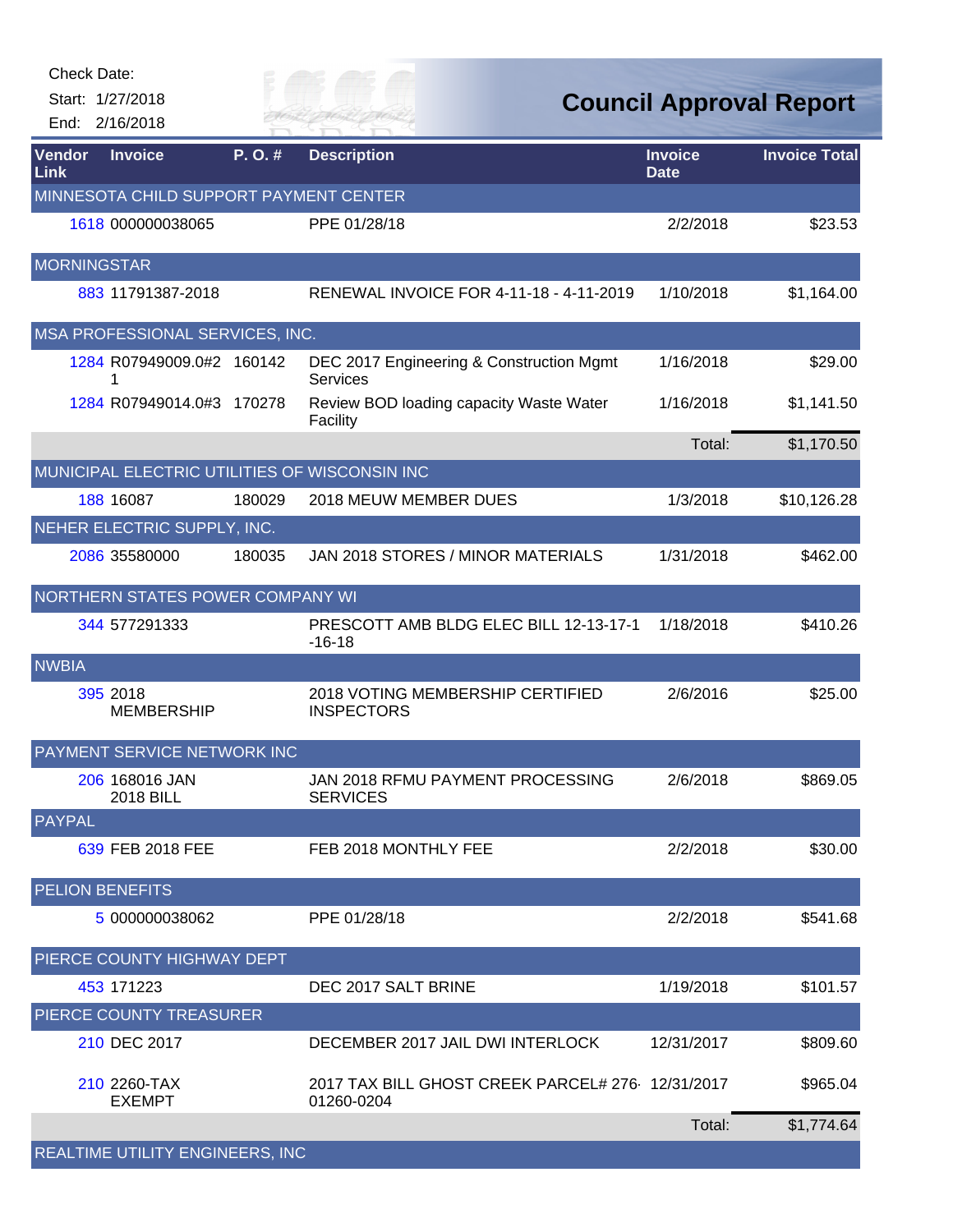Start: 1/27/2018 End: 2/16/2018 *Cuy of* 

**Council Approval Report**

| <b>Vendor</b><br>Link | <b>Invoice</b>                       | P.O.#  | <b>Description</b>                                               | <b>Invoice</b><br><b>Date</b> | <b>Invoice Total</b> |
|-----------------------|--------------------------------------|--------|------------------------------------------------------------------|-------------------------------|----------------------|
|                       | 3167 3070.0118A-1                    | 170428 | DEC 2017 POWER PLANT SUB, RELAY<br><b>TESTING</b>                | 1/26/2018                     | \$7,133.15           |
|                       | 3167 3070.0118A-2                    | 170428 | JAN 2018 POWER PLANT SUB, RELAY<br><b>TESTING</b>                | 1/28/2018                     | \$5,521.08           |
|                       |                                      |        |                                                                  | Total:                        | \$12,654.23          |
|                       | <b>RFMU PAYMENTS OR REFUNDS</b>      |        |                                                                  |                               |                      |
|                       | 990610 1-3-18 BRKFST<br><b>MUSIC</b> |        | JAN 2018 BACKGROUND MUSIC BUSINESS<br><b>BRKFST 1hr</b>          | 1/3/2018                      | \$75.00              |
|                       | 990610 11-7-2017<br>FOSBERG, G       |        | RFMU 9642-02 FWD ENRGY ASSTNC RMNG<br>1029STATE ST#36            | 2/6/2018                      | \$74.60              |
|                       |                                      |        |                                                                  | Total:                        | \$149.60             |
|                       | RIVER FALLS CHAMBER OF COMMERCE INC  |        |                                                                  |                               |                      |
|                       | 225 16251                            |        | JAN 2018 CHAMBER CHECKS ORDERED 8                                | 1/2/2018                      | \$400.00             |
|                       | 225 16291                            |        | JAN 2018 KERI SCHREINER BUSINESS<br><b>BRKFST</b>                | 1/12/2018                     | \$15.00              |
|                       | 225 16293                            |        | JAN 2018 MARY ZIMMERMANN BUSINESS<br><b>BRKFST</b>               | 1/12/2018                     | \$15.00              |
|                       | 225 14152                            | 180052 | 2018 LEADER TIER LEVEL MEMBERSHIP                                | 1/16/2018                     | \$3,500.00           |
|                       | 225 16328                            |        | JAN 2018 BUSINESS BREAKFAST DIANE<br><b>ODEEN</b>                | 1/22/2018                     | \$15.00              |
|                       | 225 16348                            |        | JAN 2018 CHAMBER CHECKS ORDERED 3                                | 1/22/2018                     | \$175.00             |
|                       | 225 16391                            |        | JAN 2018 ANNUAL AWARDS BANQUET<br><b>CHRISTOPHER GAGNE</b>       | 1/30/2018                     | \$50.00              |
|                       | 225 16327                            |        | JAN 2018 BUSINESS BREAKFAST                                      | 2/1/2018                      | \$135.00             |
|                       |                                      |        |                                                                  | Total:                        | \$4,305.00           |
|                       | RIVER FALLS INDUSTRIAL CENTER, LLC   |        |                                                                  |                               |                      |
|                       | 1276 2017 EFCNY<br><b>INCENTIVE</b>  |        | 2017 BUSINESS ENERGY EFFICIENCY<br><b>INCENTIVE</b>              | 12/31/2017                    | \$3,747.05           |
|                       | <b>RIVER FALLS SENIOR CITIZENS</b>   |        |                                                                  |                               |                      |
|                       | 438 FEB 2018<br><b>DONATION</b>      | 180051 | FEB 2018 SENIOR CITIZEN MONTHLY<br><b>DONATION</b>               | 2/1/2018                      | \$500.00             |
|                       | SCHOOL DISTRICT OF RIVER FALLS       |        |                                                                  |                               |                      |
|                       | 229 12-31-17MATCH<br>WSTSD-          |        | 2017 MATCH OF FOCUS ON ENERGY-<br><b>WESTSIDE</b>                | 12/31/2017                    | \$6,933.47           |
|                       | 229 12-31-17MATCH<br><b>RKYBRN</b>   |        | 2017 MATCH OF FOCUS ON ENERGY-<br>ROCKY BRANCH                   | 12/31/2017                    | \$5,536.85           |
|                       | 229 12-31-17MATCH<br>GRNWD-          |        | 2017 MATCH OF FOCUS ON ENERGY-<br><b>GREENWOOD</b>               | 12/31/2017                    | \$3,332.89           |
|                       | 229 2017 COM ED<br><b>SCHLSHP</b>    |        | RFMU WINTER/SPRING 2017 SCHOLARSHIP 12/31/2017<br><b>CMTY ED</b> |                               | \$360.00             |
|                       |                                      |        |                                                                  | Total:                        | \$16,163.21          |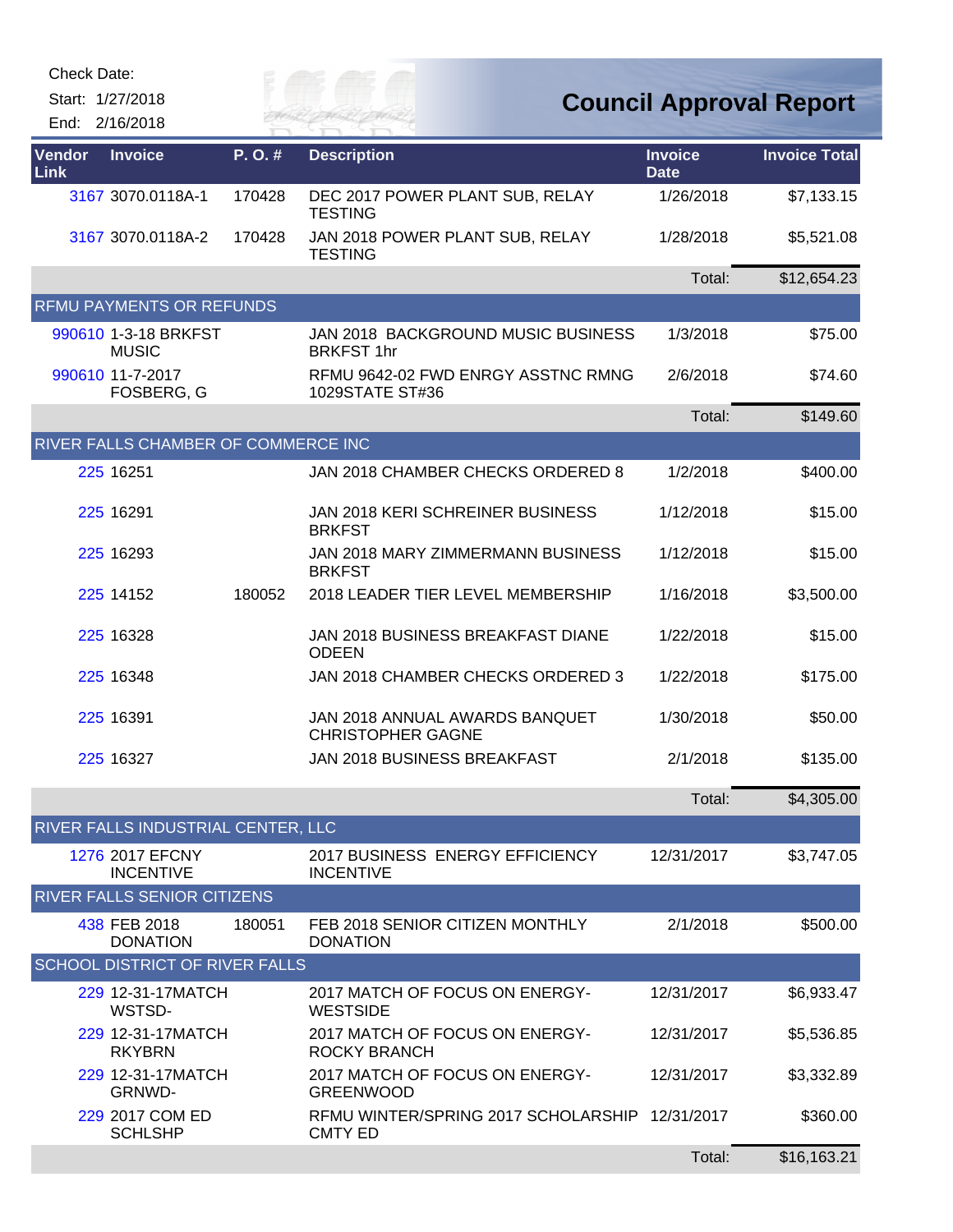|                          | Start: 1/27/2018<br>End: 2/16/2018   |        | City of<br>ER FAI                                                       |                               | <b>Council Approval Report</b> |  |
|--------------------------|--------------------------------------|--------|-------------------------------------------------------------------------|-------------------------------|--------------------------------|--|
| Vendor<br>Link           | <b>Invoice</b>                       | P.O.#  | <b>Description</b>                                                      | <b>Invoice</b><br><b>Date</b> | <b>Invoice Total</b>           |  |
|                          | SHRED-IT US HOLDCO, INC              |        |                                                                         |                               |                                |  |
|                          | 2439 8122228958-2                    |        | MARCH 2017 CITY HALL SHREDDING                                          | 4/22/2017                     | \$45.80                        |  |
|                          | 2439 8123807868                      | 170054 | DEC 2017 SHREDDING AT CITY HALL                                         | 12/22/2017                    | \$45.80                        |  |
|                          | 2439 8124004052                      | 180075 | JAN 2018 SHRED IT SERVICES FOR CITY<br><b>HALL</b>                      | 1/22/2018                     | \$45.80                        |  |
|                          |                                      |        |                                                                         | Total:                        | \$137.40                       |  |
|                          | <b>ST CROIX COUNTY TREASURER</b>     |        |                                                                         |                               |                                |  |
|                          | 252 DEC 2017                         |        | DECEMBER 2017 JAIL DWI INTERLOCK                                        | 12/31/2017                    | \$271.90                       |  |
|                          | <b>STAFFORD ROSENBAUM</b>            |        |                                                                         |                               |                                |  |
|                          | 2522 1205218                         | 170406 | DEC 2017 TOWN OF TROY SUIT LEGAL<br><b>SERVICES</b>                     | 1/22/2018                     | \$1,521.00                     |  |
| <b>STATE OF WI</b>       |                                      |        |                                                                         |                               |                                |  |
|                          | 259 DEC 2017                         |        | DECEMBER 2017 PENALTY ASSESMENT                                         | 12/31/2017                    | \$2,850.99                     |  |
|                          |                                      |        | STATEWIDE ENERGY EFFICIENCY & RENEWABLES ADMIN INC                      |                               |                                |  |
|                          | 243 DECEMBER<br>2017                 |        | DEC 2017 CTC ENRGY EFFCNCY FUNDS TO 12/31/2017<br><b>FOCUS ON ENRGY</b> |                               | \$4,406.88                     |  |
|                          | STEINER PLUMBING & ELECTRIC          |        |                                                                         |                               |                                |  |
|                          | 262 54667                            | 180067 | New Breaker Panel Top of Mound Reservoir                                | 1/29/2018                     | \$1,591.43                     |  |
|                          | <b>STEVENS ENGINEERS</b>             |        |                                                                         |                               |                                |  |
|                          | 791 11334                            | 170230 | 12-24-17 to 1-20-18 Const. Services - Family<br>Fresh                   | 1/31/2018                     | \$3,150.00                     |  |
|                          | <b>STUART C IRBY TOOL AND SAFETY</b> |        |                                                                         |                               |                                |  |
|                          | 156 S010546018.00                    | 180012 | JAN 2018 POWER PLANT SUBSTAION<br><b>PROJECT</b>                        | 1/5/2018                      | \$3,745.00                     |  |
|                          | 156 S010538642.00<br>1               | 180030 | JAN 2018 STORES ITEMS LINE 6 HEAD<br>STICK +S/H                         | 1/26/2018                     | \$119.05                       |  |
|                          | 156 S010568271.00<br>1               | 180032 | 2018 STORES / MINOR MATERIALS 20 RCVD<br>of 50 ORDERD                   | 1/30/2018                     | \$48.26                        |  |
|                          | 156 S010538642.00<br>3               | 180030 | FEB 2018 MISC. ELECTRIC INVENTORY                                       | 2/2/2018                      | \$939.60                       |  |
|                          |                                      |        |                                                                         | Total:                        | \$4,851.91                     |  |
| SURVALENT TECHNOLOGY INC |                                      |        |                                                                         |                               |                                |  |
|                          | 3170 U17322                          | 180010 | 10% SCADA SOFTWARE INSTALLATION<br><b>CONTRACT EXECUTION</b>            | 1/31/2018                     | \$14,246.63                    |  |
|                          | <b>SWENSON, WILLIAM</b>              |        |                                                                         |                               |                                |  |
|                          | 264 2018 SFTY<br><b>EYWR RMBRS</b>   |        | 2018 SAFETY EYEWEAR REIMBURSEMENT                                       | 1/25/2018                     | \$200.00                       |  |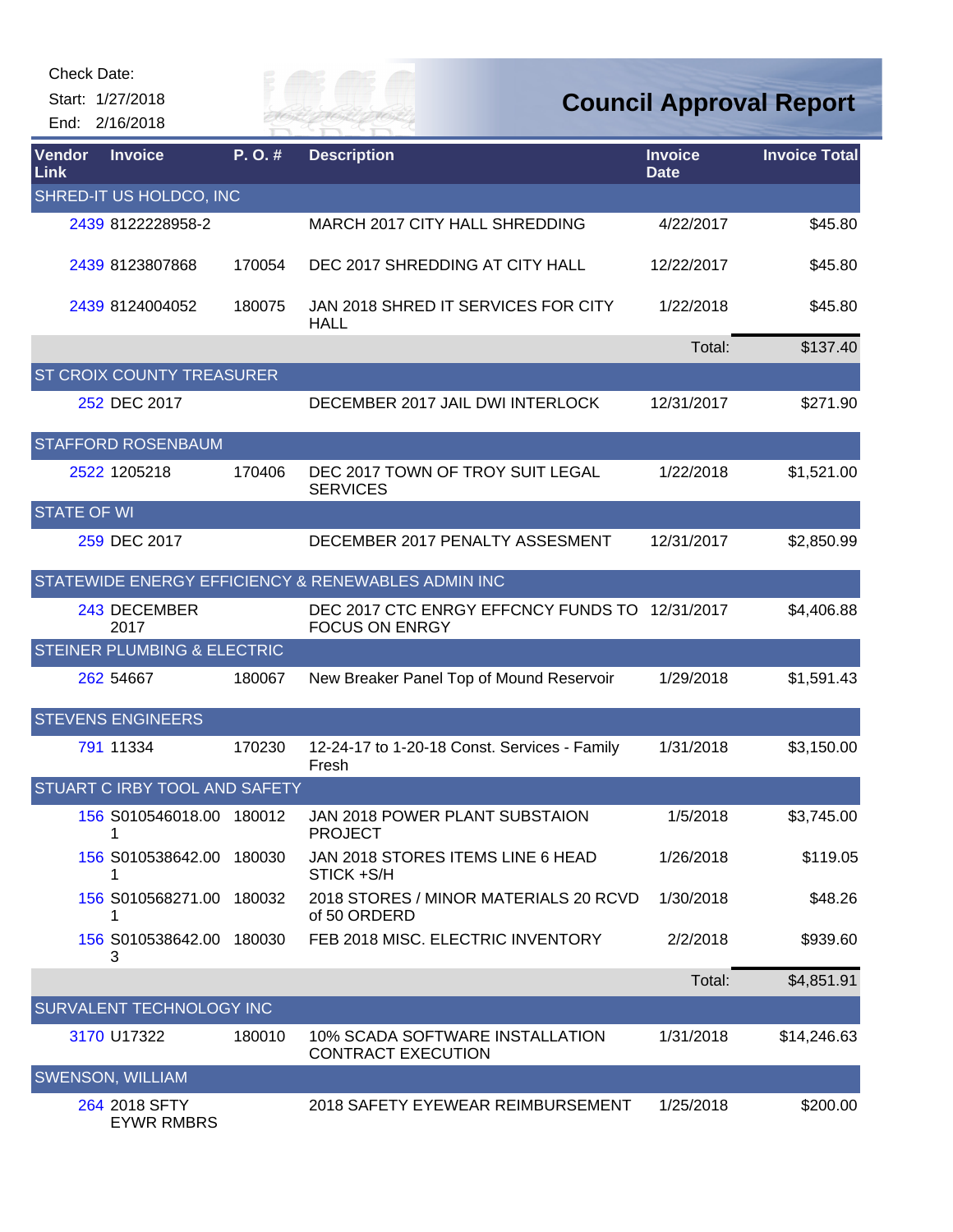| Check Date:      |  |  |  |  |  |
|------------------|--|--|--|--|--|
| Start: 1/27/2018 |  |  |  |  |  |
| End: 2/16/2018   |  |  |  |  |  |
|                  |  |  |  |  |  |

| טווסטו <i>ו</i> טמוס. |                                     |        |                                                           |                               |                                |
|-----------------------|-------------------------------------|--------|-----------------------------------------------------------|-------------------------------|--------------------------------|
|                       | Start: 1/27/2018                    |        | CP F                                                      |                               | <b>Council Approval Report</b> |
|                       | End: 2/16/2018                      |        | <b><i>TER FAI</i></b>                                     |                               |                                |
| Vendor<br><b>Link</b> | <b>Invoice</b>                      | P.O.#  | <b>Description</b>                                        | <b>Invoice</b><br><b>Date</b> | <b>Invoice Total</b>           |
|                       | <b>SYLVANDER HEATING INC</b>        |        |                                                           |                               |                                |
|                       | 15 75 60 6                          | 170434 | JAN 2018 Replace HVAC unit at North Sub                   | 1/31/2018                     | \$7,250.00                     |
|                       | TITAN PUBLIC SAFETY SOLUTIONS LLC   |        |                                                           |                               |                                |
|                       | 352 4394                            | 180054 | 2018 TIPSS SOFTWARE / SUPPORT<br><b>SERVICES</b>          | 1/1/2018                      | \$5,834.00                     |
|                       | <b>TRANS ALARM INC</b>              |        |                                                           |                               |                                |
|                       | 557 94638194                        | 180018 | LIBRARY ALARM MONITORING JAN-DEC<br>2018                  | 1/2/2018                      | \$879.96                       |
|                       | 557 300358889                       | 170374 | NOV 2017NewPower Plant Sub Station-Access<br>Controls     | 1/3/2018                      | \$8,035.92                     |
|                       | 557 300362724                       |        | JAN 2018 RE-KEYING PRESCOTT<br><b>AMBULANCE BLDG</b>      | 1/29/2018                     | \$40.00                        |
|                       | 557 94662096                        | 180018 | FEB-APR 2018 PUB SFTY BUILDING ALARM<br><b>MONITORING</b> | 2/1/2018                      | \$119.85                       |
|                       | 557 300363544                       |        | OCT 2017 PUBLIC WORKS BUILDING<br><b>MAINTENANCE</b>      | 2/8/2018                      | \$252.00                       |
|                       |                                     |        |                                                           | Total:                        | \$9,327.73                     |
| <b>TRAVELERS</b>      |                                     |        |                                                           |                               |                                |
|                       | 3027 ACT#4070F416<br>5 2of3         |        | Work Comp/Comm Pckg PL / Umbrila / Com,<br>Pckg /Auto     | 1/25/2018                     | \$77,328.00                    |
|                       | <b>TURNER ANDREW</b>                |        |                                                           |                               |                                |
|                       | 2282 2017 UNIFORM<br><b>RMBRSMT</b> |        | 2017 AMBULANCE UNIFORM<br><b>REIMBURSEMENT</b>            | 11/23/2017                    | \$100.00                       |
|                       |                                     |        | UNEMPLOYMENT INSURANCE-DEPT OF WORKFORCE DEV              |                               |                                |
|                       | 277 000008804458                    |        | JAN 2018 UNEMPLOYMENT INSURANCE<br><b>PYMTS</b>           | 1/31/2018                     | \$1,110.00                     |
|                       | UNIVERSAL TRUCK EQUIPMENT INC       |        |                                                           |                               |                                |
|                       | 1576 46036                          |        | FEB 2018 SNOW PARTS                                       | 2/6/2018                      | \$138.75                       |
|                       | US BANK NATIONAL ASSOC              |        |                                                           |                               |                                |
|                       | 284 JAN 2018 P<br><b>CARDS</b>      |        | JANUARY 2018 P-CARD TRANSACTIONS                          | 1/25/2018                     | \$107,105.18                   |
| <b>USA BLUE BOOK</b>  |                                     |        |                                                           |                               |                                |
|                       | 285 473885                          | 170381 | JAN 2018 INFLUENT SAMPLER                                 | 1/24/2018                     | \$4,814.09                     |
| <b>UW RIVER FALLS</b> |                                     |        |                                                           |                               |                                |
|                       | 288 12-31-17<br><b>FALCONCNTR</b>   |        | 2017 MATCH OF FOCUS ON ENERGY FOR<br><b>FALCON CENTER</b> | 12/31/2017                    | \$5,000.00                     |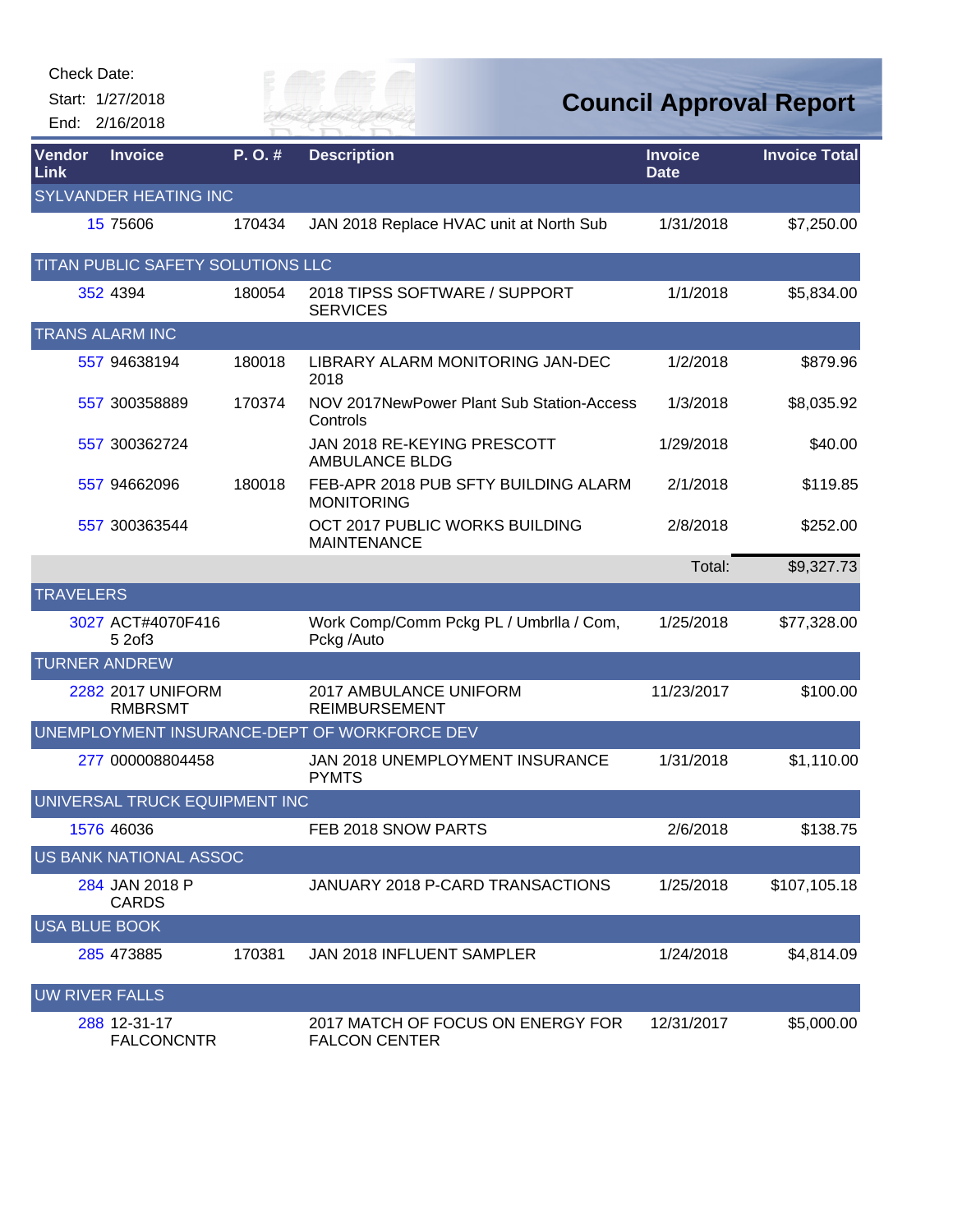|                                         | Start: 1/27/2018<br>End: 2/16/2018 |        |                                                                  | <b>Council Approval Report</b> |                      |  |
|-----------------------------------------|------------------------------------|--------|------------------------------------------------------------------|--------------------------------|----------------------|--|
| Vendor<br>Link                          | <b>Invoice</b>                     | P.O.#  | <b>Description</b>                                               | <b>Invoice</b><br><b>Date</b>  | <b>Invoice Total</b> |  |
|                                         | <b>VERSA VEND VENDING</b>          |        |                                                                  |                                |                      |  |
|                                         | 1205 2114:016772                   |        | JAN 2018 LIBRARY OFFICE SUPPLIES                                 | 1/12/2018                      | \$52.00              |  |
|                                         | 1205 2114:016844                   |        | JAN 2018 CITY HALL COFFEE                                        | 1/31/2018                      | \$70.00              |  |
|                                         |                                    |        |                                                                  | Total:                         | \$122.00             |  |
|                                         | VIKING COCA-COLA BOTTLING CO       |        |                                                                  |                                |                      |  |
|                                         | 16 753895                          |        | JAN 2018 FD SUPPLIES                                             | 1/9/2018                       | \$221.10             |  |
|                                         | WCWRPC- WEST CENTRAL WISCONSIN     |        |                                                                  |                                |                      |  |
|                                         | 2527 538                           | 170144 | Q2 2017 Tranist Center Administration<br>Assitance               | 6/30/2017                      | \$120.00             |  |
|                                         | 2527 562                           | 170144 | Q3 2017 TRANSIT CENTER<br>ADMINISTRATIVE ASSISTANCE              | 9/30/2017                      | \$390.00             |  |
|                                         |                                    |        |                                                                  | Total:                         | \$510.00             |  |
|                                         | WELD RILEY, S.C.                   |        |                                                                  |                                |                      |  |
|                                         | 301 5465                           |        | DEC 2017 LEGAL SERVICES                                          | 1/23/2018                      | \$337.14             |  |
|                                         | 301 5466                           |        | DEC 2017 LEGAL SERVICES                                          | 1/23/2018                      | \$165.00             |  |
|                                         | 301 5467                           |        | DEC 2017 LEGAL SERVICES                                          | 1/23/2018                      | \$82.50              |  |
|                                         | 301 5469                           |        | DEC 2017 LEGAL SERVICES TID#10 / CITY                            | 1/23/2018                      | \$462.00             |  |
|                                         | 301 5471                           |        | DEC 2017 LEGAL SERVICES                                          | 1/23/2018                      | \$495.00             |  |
|                                         | 301 5472                           |        | DEC 2017 LEGAL SERVICES                                          | 1/23/2018                      | \$351.64             |  |
|                                         |                                    |        |                                                                  | Total:                         | \$1,893.28           |  |
|                                         | <b>WESCO DISTRIBUTION INC</b>      |        |                                                                  |                                |                      |  |
|                                         | 303 141644                         | 170430 | DEC 2017 RFMU NEW Substation high voltage 12/19/2017<br>trnsfrmr |                                | \$42,325.00          |  |
| WI ASSOCIATION OF HISTORIC PRESERVATION |                                    |        |                                                                  |                                |                      |  |
|                                         | 377 2018<br><b>MEMBERSHIP</b>      |        | 2018 RF HISTORIC PRESERVATION<br><b>COMISSION</b>                | 1/1/2018                       | \$40.00              |  |
|                                         | <b>WI CHILD SUPPORT</b>            |        |                                                                  |                                |                      |  |
|                                         | 4 000000038061                     |        | PPE 01/28/18                                                     | 2/2/2018                       | \$323.07             |  |
|                                         | WI DEPARTMENT OF REVENUE           |        |                                                                  |                                |                      |  |
|                                         | 3 000000038060                     |        | PPE 01/28/18                                                     | 2/2/2018                       | \$13,597.87          |  |
|                                         | WI DEPT OF JUSTICE                 |        |                                                                  |                                |                      |  |
|                                         | 422 L4801T DEC<br>2017             |        | DEC 2018 BACKGROUND CHECKS                                       | 2/9/2018                       | \$70.00              |  |